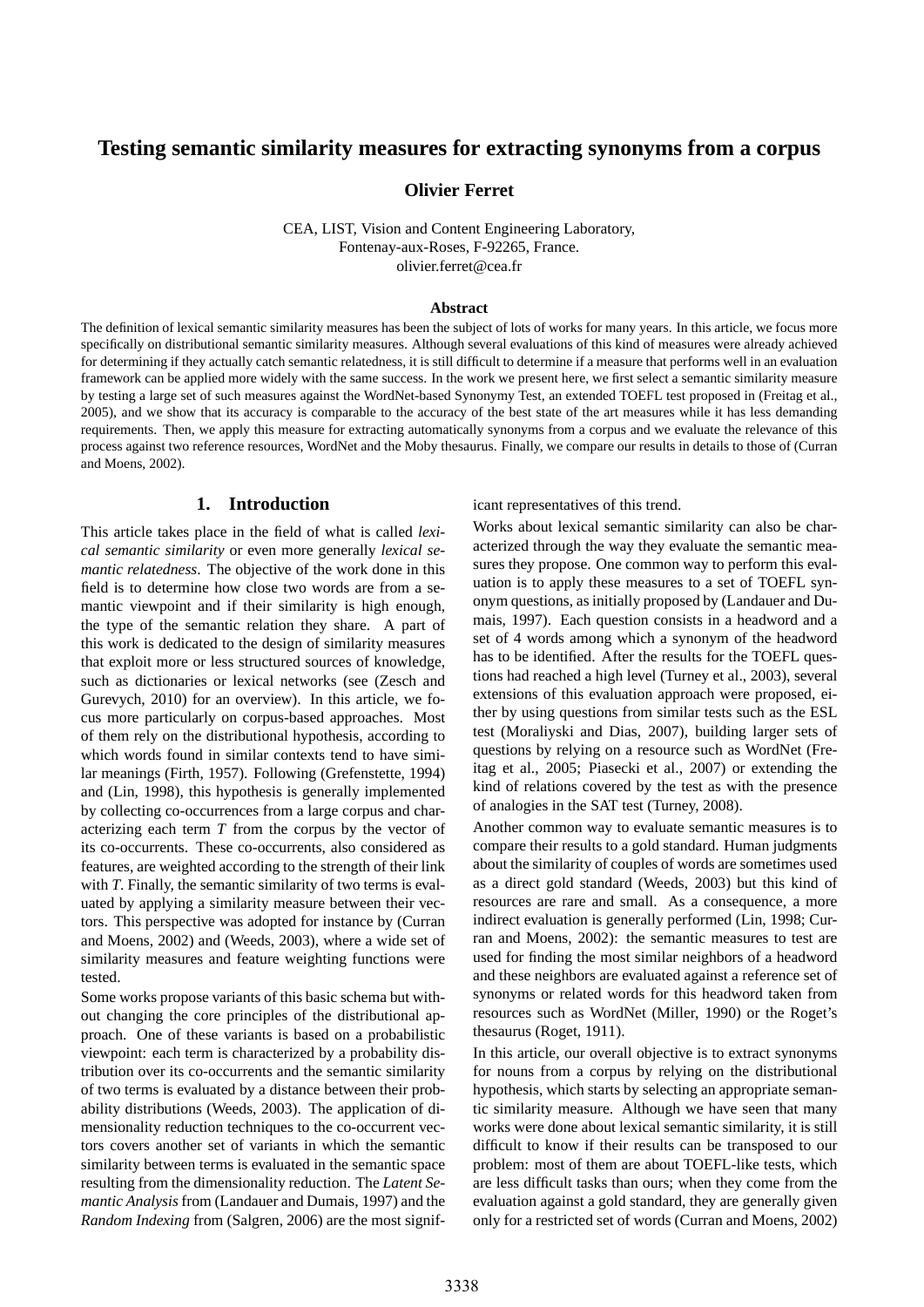or the evaluation measure takes into account a larger set of semantically similar words than only synonyms (van der Plas and Bouma, 2004). Hence, in this article, we first report our experiments for finding a semantic similarity measure that performs well on an extended TOEFL test within a set of constraints. Then, we study the results of this measure for extracting synonyms. This is an attempt to have a more global view on semantic similarity, following (Turney, 2008) or (Baroni and Lenci, 2009).

# **2. Test of semantic similarity measures**

### **2.1. Definition of similarity measures**

A semantic similarity measure based on the distributional hypothesis heavily depends on the corpus from which distributional data are taken and the means used for extracting these data. Although corpora for distributional similarity tend to be bigger and bigger, such as in (Pantel et al., 2009), we decided to rely in our case on the AQUAINT-2 corpus, which is a middle-size corpus made of around 380 million words coming from news articles. This choice is motivated by the fact that collecting huge sets of textual data is not always possible for all domains and for all languages.

Concerning the extraction of distributional data, we also chose to use limited means because advanced linguistic tools are not available, or at least freely available, for all languages. While many works, but not all of them, follow (Lin, 1998) and (Curran and Moens, 2002) and rely on a syntactic parser, we only applied lemmatization and selected content words (nouns, verbs and adjectives) as a pre-processing step, which was done by the *TreeTagger* tool (Schmid, 1994). As a consequence, the distributional data associated to each word took the form of a vector of co-occurrents collected by a fixed-size window and not a vector of syntactic co-occurrents based on syntactic dependency relations. We call this vector a *context vector* and we classically refer to its elements, *i.e.* the co-occurrents of the headword, as *features* (f). These features were nouns, verbs and adjectives<sup>1</sup>.

Within this framework, we defined a semantic similarity measure between word  $x$  and word  $y$  through four characteristics:

- a measure to compare the context vectors of  $x$  and  $y$ ;
- a function to weight the significance of the features of a context vector;
- the size of the window used for collecting cooccurrents;
- the threshold applied for discarding low-frequency cooccurrents before building context vectors.

Table 1 shows the context similarity measures and the feature weighting functions we tested as they are defined in (Curran and Moens, 2002) for some of them. The measure proposed by Ehlert (Ehlert, 2003) is a special case: as it is a probabilistic measure, it relies on the probability of features and not on their weight, which means that no weighting function is applied.

### **2.2. Results and evaluation**

As mentioned in the introduction, the selection of the semantic similarity measure we used for synonym extraction was based on an extended TOEFL test and more precisely, on the WordNet-based Synonymy Test (WBST) proposed in (Freitag et al.,  $2005$ )<sup>2</sup>. WBST was produced by generating automatically a large set of TOEFL-like questions from the synonyms in WordNet. (Freitag et al., 2005) shows that this test is more difficult than the initial TOEFL test made of 80 questions that was first used in (Landauer and Dumais, 1997). The part of WBST restricted to nouns is made of 9887 questions. All the possible associations between the context similarity measures and the feature weighting functions presented in the previous section were tested with window sizes between 1 and 5 and frequency thresholds between 1 and  $5<sup>3</sup>$ . For each question of the test, the tested similarity measure was computed between the headword and each of the four possible choices. These choices were then sorted according to the decreasing values of their similarity score and the choice with the highest score was taken as a candidate synonym. In the rare cases where no choice could be made from the distributional data (between 3.7 and 6.7% of questions according the measure), a random choice was performed. We classically used the percentage of relevant candidate synonyms as our evaluation measure, which can also be seen as the precision at rank 1 as our similarity measures sorted candidates. Table 2 shows the results of this evaluation.

The first thing to notice is that for almost all our context similarity measures, the best results are obtained with a window size and a frequency threshold equal to 1. Moreover, we can observe that the accuracy of similarity measures tends to decrease while the frequency threshold and the window size increase<sup>4</sup>. This means that semantic similarity is preferably characterized by very short range cooccurrents among which only a weak selection has to be performed for discarding co-occurrences that are the most likely to be present only by chance<sup>5</sup>. The second main thing to notice is that the *Cosine* measure with *Pointwise Mutual Information* and the *Ehlert* measure have good results, which agrees the findings of (Freitag et al., 2005). However, (Freitag et al., 2005) had found that *Ehlert* outperforms *Cosine* while we found the opposite. More precisely, our best accuracy for *Cosine* is equal to its best accuracy (without supervised optimization) for *Ehlert*. Moreover, its measures had been defined with a one-billion word corpus, hence much larger than ours, and the frequency of the WBST nouns in their corpus was as least 1000 while we only discarded words with frequency lower than 11.

This evaluation also shows that measures such as *Jaccard*, *Dice*† or *Lin*, whose precision is high for extracting similar words according to (Curran and Moens, 2002), have close accuracy values that are significantly lower than *Cosine* or

<sup>&</sup>lt;sup>1</sup>More precisely, only the words whose frequency is strictly higher than 10 are kept, both in context vectors and for headwords.

<sup>2</sup>Available at the following address: http://www.cs.cmu.edu/ ~dayne/wbst-nanews.tar.gz.

<sup>&</sup>lt;sup>3</sup> Frequency must be higher or equal to the threshold.

<sup>&</sup>lt;sup>4</sup>There are some rare exceptions, which mainly concern the Jaccard† measure.

<sup>5</sup>A frequency threshold equal to 1 discards around half cooccurrences.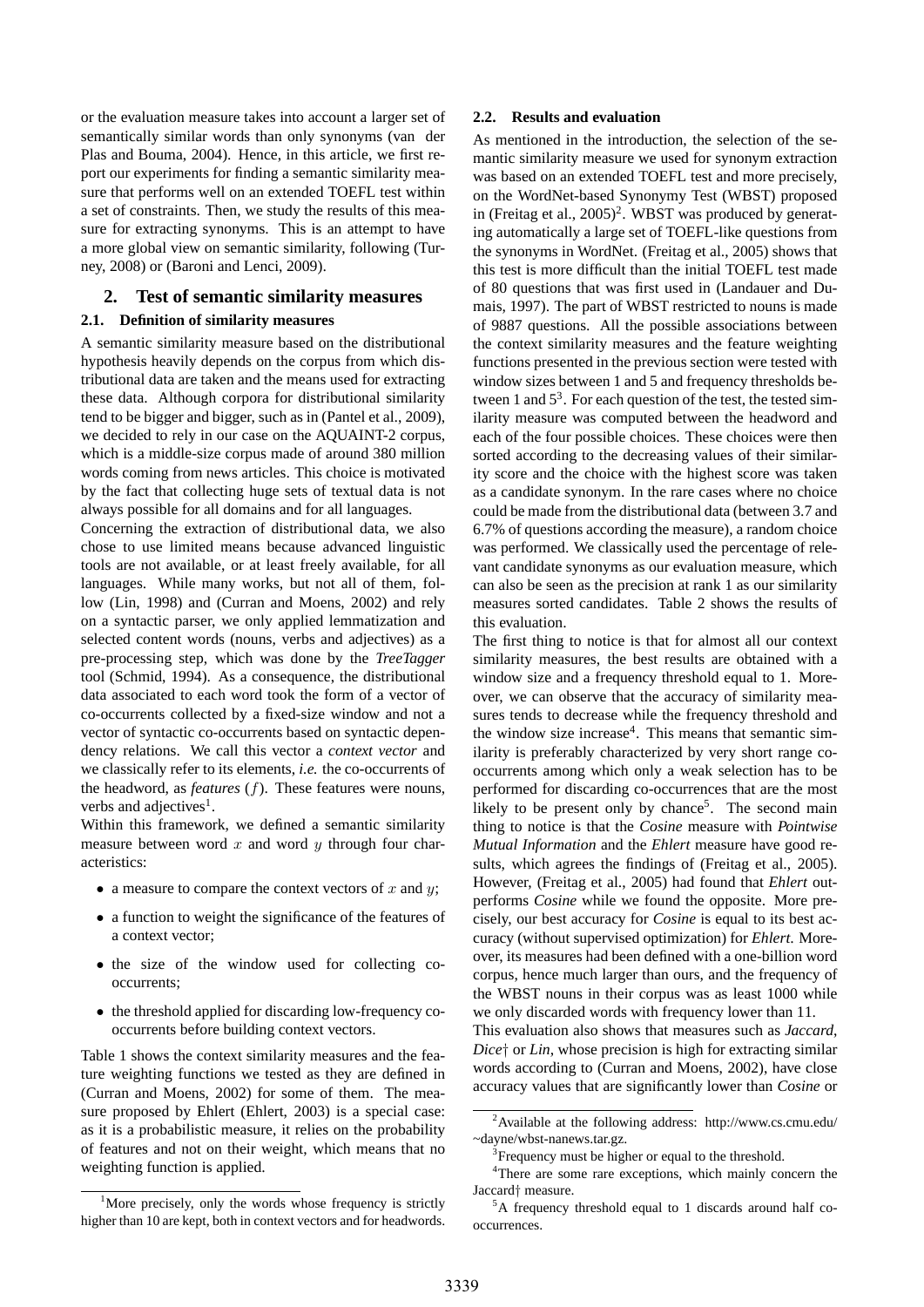| <b>Context similarity measure</b> |                                                                                           | <b>Feature weighting function</b>  |                                                       |  |  |  |  |
|-----------------------------------|-------------------------------------------------------------------------------------------|------------------------------------|-------------------------------------------------------|--|--|--|--|
| Cosine                            | $\frac{\sum_i wgt(x_i) \cdot wgt(y_i)}{\sqrt{\sum_i wgt(x_j)^2 \cdot \sum_i wgt(y_j)^2}}$ | Pointwise Mutual Information (pmi) | $\log(\frac{p(x,f)}{p(x),p(f)})$                      |  |  |  |  |
| Jaccard                           | $\frac{\sum_i min(wgt(x_i), wgt(y_i))}{\sum_i max(wgt(x_j), wgt(y_j))}$                   | T-test                             | $\frac{p(x,f)-p(x)\cdot p(f)}{\sqrt{p(x)\cdot p(f)}}$ |  |  |  |  |
| Jaccard <sup>+</sup>              | $\frac{\sum_i min(wgt(x_i), wgt(y_i))}{\sum_i max(wgt(x_i), wgt(y_i))}$                   | Tf.Idf                             | $N(x, f) \cdot \log(\frac{N_x}{N-x})$                 |  |  |  |  |
| Dice                              | $\frac{2\cdot\sum_i min(wgt(x_i), wgt(y_i))}{\sum_j wgt(x_j)+\sum_j wgt(y_j)}$            |                                    |                                                       |  |  |  |  |
| Dice <sup>†</sup>                 | $\frac{2\cdot\sum_i min(wgt(x_i), wgt(y_i))}{\sum_i wgt(x_i)+wgt(y_i)}$                   |                                    |                                                       |  |  |  |  |
| Lin                               | $\frac{\sum_i wgt(x_i)+wgt(y_i)}{\sum_i wgt(x_i)+\sum_i wgt(y_i)}$                        |                                    |                                                       |  |  |  |  |

Table 1: Tested similarity measures for contexts and weighting functions for features<sup>6</sup>

| window size          |        |              | 1    |      |      | 3    |      |              | 5    |      |
|----------------------|--------|--------------|------|------|------|------|------|--------------|------|------|
| frequency threshold  |        | $\mathbf{1}$ | 3    | 5    | 1    | 3    | 5    | $\mathbf{1}$ | 3    | 5    |
| cosine               | pmi    | 71.6         | 69.7 | 67.6 | 65.7 | 63.7 | 62.8 | 62.5         | 60.6 | 59.4 |
|                      | t-test | 68.9         | 66.7 | 65.0 | 65.4 | 64.6 | 63.8 | 63.3         | 62.9 | 62.0 |
|                      | tf.idf | 64.0         | 63.1 | 62.0 | 63.3 | 62.9 | 62.5 | 62.6         | 62.4 | 61.7 |
| ehlert               |        | 70.2         | 68.5 | 66.2 | 68.9 | 67.2 | 65.9 | 66.9         | 65.9 | 64.4 |
|                      | pmi    | 64.8         | 63.0 | 61.7 | 57.1 | 55.0 | 54.1 | 54.6         | 52.6 | 51.3 |
| jaccard              | t-test | 68.1         | 65.8 | 63.9 | 61.3 | 58.8 | 57.7 | 58.4         | 55.9 | 54.6 |
|                      | tf.idf | 54.2         | 53.9 | 53.6 | 49.7 | 49.6 | 49.3 | 48.0         | 47.9 | 47.4 |
| dice                 | pmi    | 64.8         | 63.0 | 61.7 | 57.1 | 55.0 | 54.1 | 54.6         | 52.6 | 51.3 |
|                      | t-test | 68.1         | 65.8 | 63.9 | 61.3 | 58.8 | 57.7 | 58.4         | 55.9 | 54.6 |
|                      | tf.idf | 54.2         | 53.9 | 53.6 | 49.7 | 49.6 | 49.3 | 48.0         | 47.9 | 47.4 |
| lin                  | pmi    | 65.6         | 63.5 | 61.7 | 57.0 | 54.6 | 53.6 | 54.2         | 52.1 | 51.1 |
|                      | t-test | 67.3         | 65.3 | 63.3 | 61.0 | 59.5 | 58.9 | 58.5         | 57.3 | 55.9 |
|                      | tf.idf | 60.6         | 59.6 | 58.3 | 57.9 | 56.6 | 55.9 | 56.6         | 54.9 | 53.9 |
| dice <sup>+</sup>    | pmi    | 65.0         | 63.2 | 61.5 | 58.7 | 57.5 | 57.0 | 56.5         | 55.9 | 55.3 |
|                      | t-test | 66.0         | 64.3 | 62.3 | 59.7 | 57.9 | 57.0 | 57.5         | 56.0 | 55.1 |
|                      | tf.idf | 51.6         | 52.3 | 52.7 | 48.4 | 47.9 | 48.3 | 47.2         | 47.2 | 46.6 |
| jaccard <sup>+</sup> | pmi    | 56.1         | 54.7 | 53.2 | 54.3 | 54.3 | 53.4 | 54.0         | 54.3 | 53   |
|                      | t-test | 39.6         | 37.9 | 38.2 | 46.7 | 43.7 | 42.2 | 48.1         | 45.7 | 43.0 |
|                      | tf.idf | 35.3         | 34.3 | 34.4 | 40.2 | 38.1 | 37.3 | 41.4         | 39.7 | 38.4 |

Table 2: Evaluation of semantic similarity measures

*Ehlert*'s accuracies. For these measures, *T-test* is the best weighting function, which is compatible with (Curran and Moens, 2002), while *Tf.idf* is the worst. *Jaccard*† is clearly the worst choice as a context similarity measure. Finally, our best measure compares favorably with (Broda et al., 2009), which uses the nouns of WBST for evaluation as in our case but relies on syntactic co-occurrences collected from the British National Corpus, a 100 million word corpus. For nouns with frequency  $> 10$ , its best accuracy is equal to 68.04%.

# **3. Applying a lexical similarity measure for extracting synonyms and similar words**

# **3.1. Principles**

Results from the previous section show that we have built a distributional semantic similarity measure that performs at least as well as state of the art measures on a standard benchmark for evaluating semantic similarity. We now examine in this section to what extent this measure can be used to extract synonyms and similar words.

Our extraction process is simple: the possible synonyms of a word are found by retrieving its  $N$  nearest neighbors according to our similarity measure. In our case, the retrieval process only consists in applying the similarity measure between the target word and all the other words of the considered vocabulary with the same part-of-speech. Finally, all

 $\delta i$ : index on shared features of x and y; j: index on all features of x or y;  $N(x, c)$ : frequency of c as a co-occurrent of x;  $N_x$ : number of words;  $N_{x,c}$ : number of words having c as cooccurrent.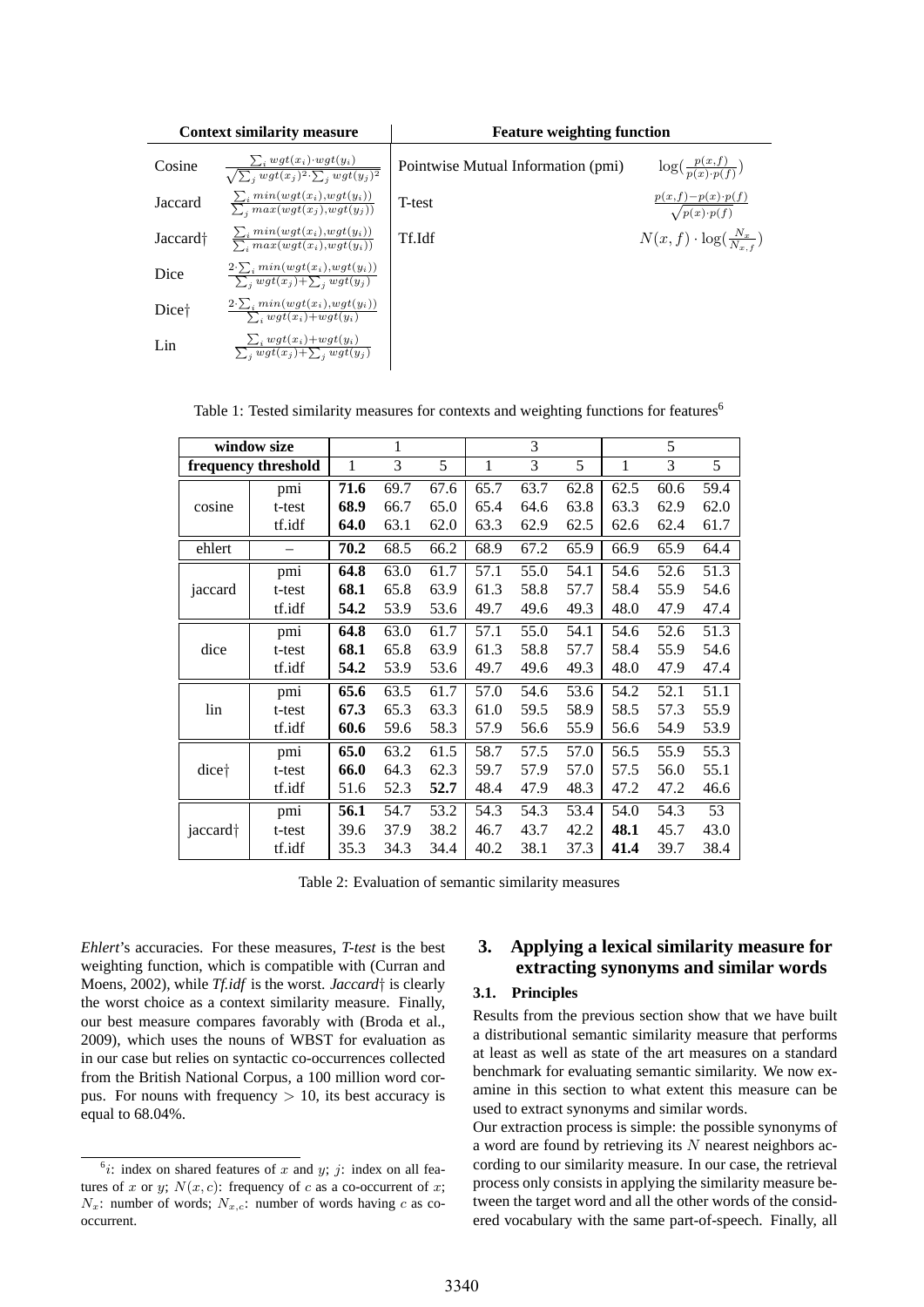| freq.          | ref. | # words | #target | #found | R-prec. | <b>MAP</b> | P@1   | P@5   | P@10  | <b>P@100</b> |
|----------------|------|---------|---------|--------|---------|------------|-------|-------|-------|--------------|
|                |      |         | syno.   | syno.  |         |            |       |       |       |              |
| >10            | W    | 10,473  | 29,947  | 7.374  | 0.082   | 0.098      | 0.117 | 0.051 | 0.034 | 0.007        |
| $\text{(all)}$ | М    | 9,216   | 460,923 | 43,950 | 0.067   | 0.032      | 0.241 | 0.164 | 0.130 | 0.048        |
| #14670         | WM   | 12,243  | 473,833 | 46,656 | 0.077   | 0.056      | 0.225 | 0.140 | 0.108 | 0.038        |
| >1000          | W    | 3,690   | 13,509  | 3,826  | 0.111   | 0.125      | 0.171 | 0.077 | 0.051 | 0.010        |
| #4378          | М    | 3,732   | 258,836 | 29,426 | 0.102   | 0.049      | 0.413 | 0.280 | 0.219 | 0.079        |
|                | WM   | 4,164   | 263,216 | 30,375 | 0.110   | 0.065      | 0.413 | 0.268 | 0.208 | 0.073        |
| 100 <          | W    | 3,732   | 9,562   | 2,733  | 0.104   | 0.125      | 0.136 | 0.058 | 0.037 | 0.007        |
| < 1000         | M    | 3,306   | 136,467 | 12.664 | 0.064   | 0.031      | 0.187 | 0.131 | 0.104 | 0.038        |
| # 5175         | WM   | 4,392   | 140,750 | 13,844 | 0.092   | 0.073      | 0.209 | 0.123 | 0.093 | 0.031        |
| $\leq 100$     | W    | 3,051   | 6.876   | 815    | 0.021   | 0.033      | 0.026 | 0.012 | 0.009 | 0.003        |
| #5117          | M    | 2.178   | 65.620  | 1,860  | 0.012   | 0.005      | 0.025 | 0.015 | 0.015 | 0.008        |
|                | WM   | 3,687   | 69,867  | 2,437  | 0.021   | 0.024      | 0.033 | 0.017 | 0.015 | 0.007        |

Table 3: Evaluation of synonym extraction

these words are sorted according to their similarity value and only the first  $N$ , which is equal to 100 in our experiments, of them are kept<sup>7</sup>. As we use the *Cosine* measure for evaluating the semantic similarity of words, we could use techniques such the ones described in (Bayardo et al., 2007) to face the scalability problem of our basic approach for retrieving the nearest neighbors of a word. (Pantel et al., 2009) also addresses this problem for huge sets of data.

#### **3.2. Results and evaluation**

Table 3 shows the results of the application of the best similarity measure of the previous section to the extraction of synonyms and similar words. Two well-known resources were taken as reference: WordNet, more precisely its version 3.0, and the Moby thesaurus (Ward, 1996). As we focus on the ability of a semantic similarity measure to extract reliable synonyms more than on the coverage of these resources, we filtered these two references by removing from them all the words that weren't part of the set of mono-term nouns of the AQUAINT 2 corpus for which our distributional data were collected. We also built a third reference (WM) by merging the data coming from WordNet (W) and the Moby thesaurus (M).

In distributional approaches, the frequency of words related to the size of the corpus is an important factor. Hence, we give our results globally but also for three ranges of frequencies that split our vocabulary into roughly equal parts (see first column of Table 3): high frequency nouns (frequency  $> 1000$ ), middle frequency nouns (100  $<$  frequency  $\leq 1000$ ) and low frequency nouns (10  $\leq$  frequency  $\leq$  100). The third column of Table 3 gives for each resource the number of words for which the evaluation was actually performed. This number is lower than the number of nouns of the first column as some nouns of the AQUAINT 2 corpus have no entry in our resources. The fourth column corresponds to the number of synonyms and similar words in our reference resources that have to be found for the nouns of the AQUAINT 2 corpus while the fifth column gives the

number of synonyms and similar words that were actually found among the first 100 semantic neighbors of each target word of our distributional base. As these neighbors are ranked according to their similarity value with their target word, the evaluation measures can be taken from the Information Retrieval field by replacing documents with synonyms and queries with target words (see the three last columns of Table 3). The R-precision (R-prec.) is the precision after the first R neighbors were retrieved, R being the number of reference synonyms; the Mean Average Precision (MAP) is the average of the precision value after a reference synonym is found; precision at different cut-offs is given for the 1, 5, 10 and 100 first neighbors.

The results of Table 3 are globally low in spite of the good results on the WBST test of the similarity measure we have used. This weakness concerns both the recall of synonyms (around 25% for WordNet and 10% for the Moby thesaurus) and their rank among semantic neighbors (see Rprecision, MAP and P@1,5,10,100). This observation goes beyond our particular experiments as the similarity measure we relied on is not specific to our framework. However, the situation is somewhat different depending on the frequency range of target words: the best results are obtained for high-frequency words and evaluation measures significantly decrease for words whose frequency is less than 100 occurrences. More globally, the ability for a distributional approach to catch the semantic relatedness of words seems to be closely correlated with the frequency of these words in the corpus from which distributional data are collected. While this is an argument in favor of the use of larger and larger corpora, as illustrated by (Pantel et al., 2009), it doesn't invalidate the idea that rare words may have a different distributional behavior that should be taken into account specifically.

Table 3 also shows that the characteristics of the reference resources has a significant impact on results. WordNet provides a restricted number of synonyms for each noun (2.8 on average) while the Moby thesaurus contains for each entry a larger number of synonyms and similar words (50 on average). This difference directly explains that the precision at rank 1, for words whose frequency is higher than

<sup>&</sup>lt;sup>7</sup>It was performed approximately in 4 hours on 48 cores of a cluster.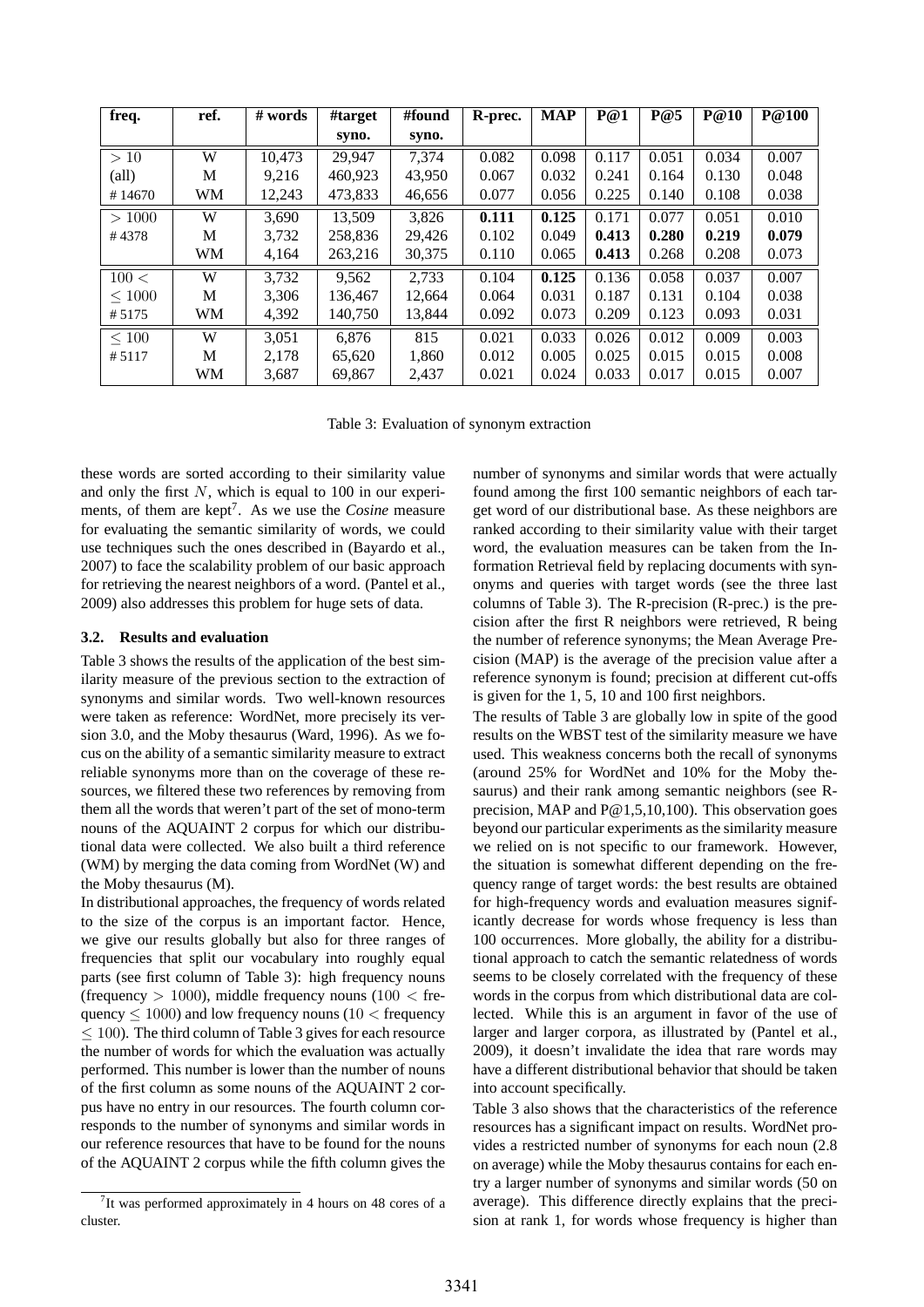1000, is equal to 0.413 for the Moby thesaurus while it is only equal to 0.171 for WordNet.

#### **3.3. Discussion**

As a reference evaluation framework doesn't exist for the extraction of synonyms by distributional methods, the comparison of our results with already existing works faces some difficulties. The main one is the lack of consensus about the type of the target relations to find. The extraction of synonyms such as those of WordNet is a difficult task because their low number (see previous Section) requires an extraction method with a very high precision for having acceptable results. As a consequence, the type of the reference relations goes generally beyond synonymy and is extended to the notion of similar words, which is supposed to account for semantic relatedness. A part of the relations of the Moby thesaurus can be put into this category in our case. (van der Plas and Bouma, 2004) followed a similar trend: although it relied on the Dutch EuroWordNet, it made use for evaluation of a WordNet similarity measure that also took into account the hierarchy of hypernyms. (Pantel et al., 2009) is another variant: it evaluated its results against *Entity Sets*, which gathered entities that were not only similar but more generally analogous.

(Curran and Moens, 2002) is more directly comparable to our work. It tested a large number of similarity measures based on syntactic co-occurrences by using them for extracting semantic neighbors. The evaluation of this extraction was done against the fusion of three thesauri: the Macquarie (Bernard, 1990), Roget's and Moby thesauri. It focused on 70 nouns randomly chosen from WordNet such that they were representative of WordNet's nouns in terms of frequency, number of senses, specificity (depth in the hierarchy of WordNet) and domains. Among all tested measures, the best results were obtained by the pair *Dice*† + *T-test*, with 0.76 as precision at rank 1, 0.52 at rank 5 and 0.45 at rank 10 for 70 nouns while our best precision is 0.413 at rank 1, 0.280 at rank 5 and 0.219 at rank 10 for 3,732 nouns. Apart from the fact that our test set is much larger than (Curran and Moens, 2002)'s one, the gold standards are partly different in the two cases, which can have a significant influence on results as we pointed it out in the previous section. For our 3,732 nouns, the Moby thesaurus provides 69 synonyms on average while 331 synonyms are available for each of the 70 nouns of (Curran and Moens,  $2002)^8$ . Moreover, we can observe that the recall rate is different for the two evaluations, equal to 8.3% for (Curran and Moens, 2002) and to 11.4% in our case. Even if the difference in the average number of relations for each entry in the two reference resources has an impact that it is difficult to estimate, this comparison suggests that using syntactic co-occurrences is a way to increase precision while graphical co-occurrences are more interesting for favoring recall.

### **4. Conclusion and future work**

In this article, we have first presented our experiments for selecting the similarity measure based on the distributional paradigm that is the most likely to catch the semantic relatedness of words. This selection relied on an extended version of a TOEFL test, which is a classical way to evaluate semantic similarity measures. We then applied this selected measure for extracting automatically synonyms from a corpus and we evaluated the resulting set of candidate synonyms against two complementary resources: WordNet and the Moby thesaurus. Although the results of this evaluation are coherent with the state of the art, they show that results about semantic similarity for tasks such as TOEFLlike tests must be considered with caution when they are transposed to more difficult tasks such as finding synonyms. From our viewpoint, they represent a starting point for studying more precisely the kind of relations that are covered by distributional semantic similarity measures.

The most straightforward extension to this work is to substitute syntactic co-occurrences for graphical co-occurrences to determine if the use of syntactic features leads to increase precision, as it is suggested by our analysis of the results of (Curran and Moens, 2002). Futhermore, we would like to test methods for improving the quality of our distributional data, as those proposed in (Zhitomirsky-Geffet and Dagan, 2009) or (Broda et al., 2009), and extending them by taking into account new criteria such as words senses coming from a word sense discrimination method (Ferret, 2004). Finally, we plan to make publicly available  $A2ST<sup>9</sup>$ , the similarity thesaurus we have built from the AQUAINT 2 corpus, similarly to the similarity thesaurus of Dekang Lin (Lin, 1998).

### **5. Acknowledgements**

This work was partly supported by the Jean-Luc Lagardère Foundation (http://www.fondation-jeanluclagardere.com).

### **6. References**

- Marco Baroni and Alessandro Lenci. 2009. One distributional memory, many semantic spaces. In *EACL 2009 Workshop on Geometrical Models of Natural Language Semantics*, pages 1–8, Athens, Greece, March.
- Roberto J. Bayardo, Yiming Ma, and Ramakrishnan Srikant. 2007. Scaling up all pairs similarity search. In *16*th *international conference on World Wide Web (WWW'07)*, pages 131–140, Banff, Alberta, Canada. ACM.
- John R. L. Bernard. 1990. *The Macquarie Encyclopedic Thesaurus*. The Macquarie Library, Sydney, Australia.
- Bartosz Broda, Maciej Piasecki, and Stan Szpakowicz. 2009. Rank-based transformation in measuring semantic relatedness. In *22*nd *Canadian Conference on Artificial Intelligence (Canadian Conference on AI)*, pages 187–190.
- James R. Curran and Marc Moens. 2002. Improvements in automatic thesaurus extraction. In *Workshop of the ACL Special Interest Group on the Lexicon (SIGLEX)*, pages 59–66, Philadelphia, USA.
- Bert Ehlert. 2003. Making accurate lexical semantic similarity judgments using wordcontext co-occurrence statistics. Master's thesis, University of California, San Diego, USA.

<sup>8</sup>This difference shows that the Macquarie thesaurus is far much richer than the Moby thesaurus and WordNet.

<sup>&</sup>lt;sup>9</sup>A2ST stands for AQUAINT 2 Similarity Thesaurus.